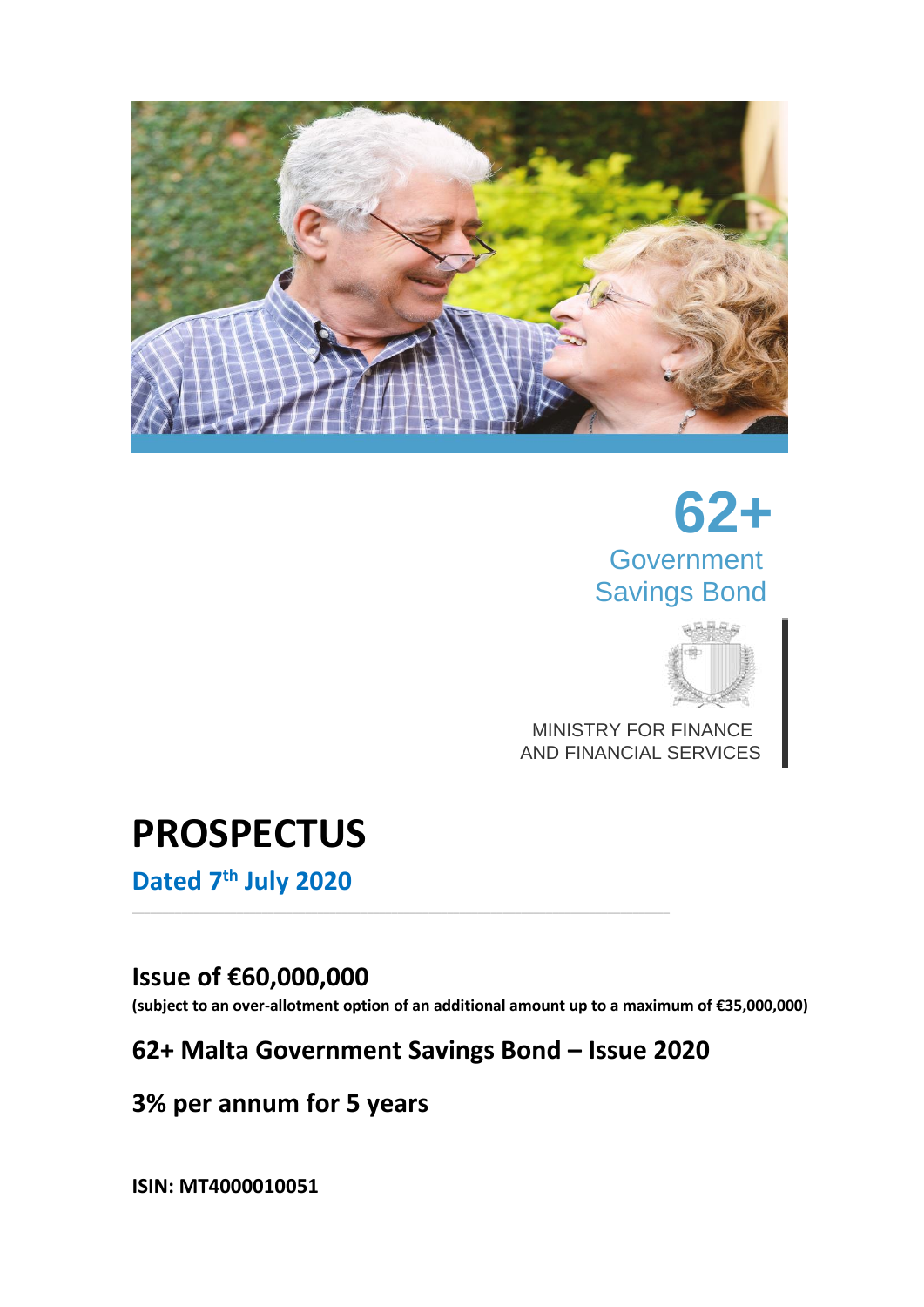#### **No. 742**

#### **PROSPECTUS**

#### **62+ Malta Government Savings Bond – Issue 2020**

#### **Summary of the main terms of 62+ Malta Government Savings Bond - Issue 2020:**

The following summary must be read as an introduction to this prospectus and any decision to acquire this Bond should be based on consideration of the prospectus as a whole by the investor.

**Name of issuer:** Government of Malta;

**Title of the Bond:** 62+ Malta Government Savings Bond (MGSB) – Issue 2020;

**ISIN:** MT4000010051;

**Amount on issue:** €60,000,000;

**Over-allotment Option:** additional amount of up to a maximum of €35,000,000;

**Type:** Fixed rate Bond;

**Term:** 5 Years;

**Interest rate (coupon)**: The rate of interest of the 62+ Malta Government Savings Bond - Issue 2020 is **3% p.a.**;

**Issue Price:** The Bond is denominated and issued at par  $(100%)$  in units of €100 where the amount paid is equal to the principal amount invested;

**Who can invest?** Individuals born in 1958 or before;

**Amount that can be invested**: An eligible individual can invest a minimum amount of €500 up to a maximum amount of  $\text{\large} \in 10,000$  in this Bond:

**Non-Transferable and non-negotiable debt Instrument**: The 62+ Malta Government Savings Bond – Issue 2020 cannot be negotiated, assigned or transferred onto any other individual or legal person and cannot be pledged;

**When is the interest paid?** The interest is payable semi-annually in arrears on 21st January and 21st July during the tenor of the Bond (unless withdrawn before) in the bank account nominated by the holder;

**Tax:** Resident individual holders can opt to receive the interest net of tax or gross and declare the investment income (interest) received in the income tax return;

#### **How can one invest in the 62+ Malta Government Savings Bond – Issue 2020?**

Category 'A' applicants: New eligible applicants in the 62+ Malta Government Savings Bond – Issue 2020 made up of (i) individuals born in the year 1958 and (ii) individuals born before 1st January 1958 who were eligible to apply in any of the past issuances of the 62+ Malta Government Savings Bond but for any reason did not apply, may obtain and lodge the application form (Form 'A') at one of the Authorised Financial Institutions and Authorised Investment Service Providers;

Category 'B' applicants: Existing holders of the 62+ Malta Government Savings Bonds issued in the past three years and whose name appeared on the register at close of business of Friday 5th June 2020, shall receive by post an application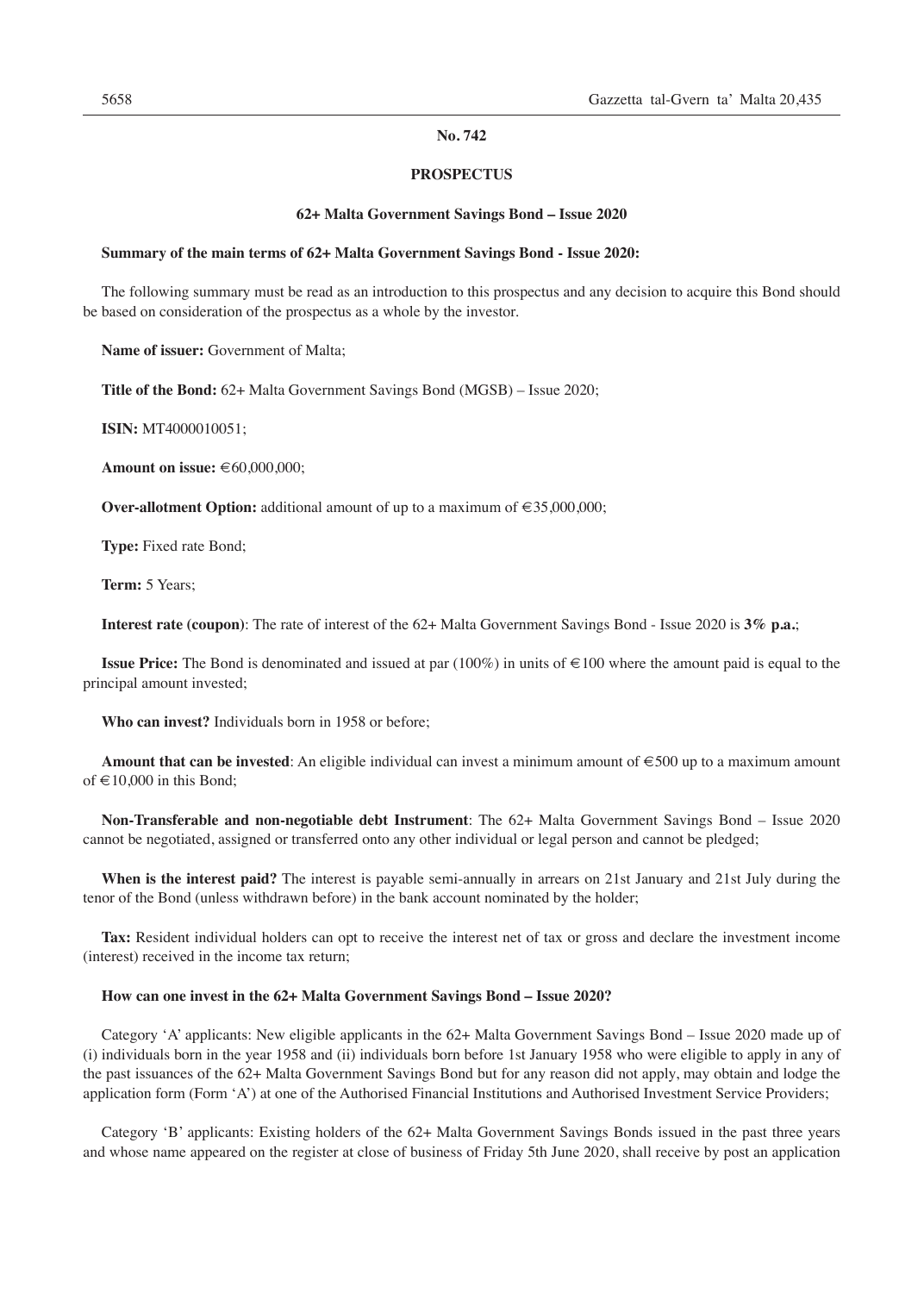form (Form 'B') which can be lodged at one of the Authorised Financial Institutions and Authorised Investment Service Providers;

**Public Offer Period - Dates and Time:** Applications for both Category 'A' and Category 'B' applicants shall open at 8:30 a.m. on Wednesday, 15th July 2020 and close at 5:00 p.m. on Thursday, 16th July 2020, or earlier at the discretion of the Accountant General;

**Maturity:** The 62+ Malta Government Savings Bond – Issue 2020 will be repaid at par on 21st July 2025;

**Allocation Policy:** Preference will be given to new eligible applicants made up of (i) individuals born in 1958, therefore they could not have applied in previous issuances of the 62+ MGSB and (ii) individuals born before 1st January 1958 who were eligible to apply in the past issuances but did not participate. After the bonds are allotted to these new applicants, the remaining portion available for allocation will be allocated among the existing holders of the 62+ Malta Government Savings at the discretion of the Accountant General in accordance with the allocation policy to be announced by the Accountant General after the closure of the issue;

**What happens at the end of the investment term?** The Malta Government Savings Bond – Issue 2020 is a special issue and therefore there is no guarantee that another bond issue will be available when the Bond is repaid.

#### **Terms and Conditions**

#### **1. Application and Interpretation**

(a) The 62+ Malta Government Savings Bond - Issue 2020 is a retail debt instrument offered by the Accountant General under the Government Borrowing and Management of Public Debt Act (Cap. 575 of the Laws of Malta) and is subject to the Malta Government Retail Savings Bonds Regulations (the Regulations) as amended or re-enacted from time to time.

(b) This prospectus is being published in accordance with article 25 (3) of the Government Borrowing and Management of Public Debt Act and regulation 4 of the Regulations. This prospectus in conjunction with the Government Borrowing and Management of Public Debt Act and Malta Government Retail Savings Bonds Regulations shall govern this issuance of this bond.

#### **2. Definitions**:

In these terms and conditions:

(a) "Accountant General" means the Accountant General of the Government of Malta who heads the Treasury Department;

(b) "Bond" the term Bond used in this prospectus means the 62+ Malta Government Savings Bond – Issue 2020;

(c) "Bondholder" or "Holder" means any individual in whose name the Bond is entered in the register;

(d) "Business day" means a day other than a Saturday, a national or public holiday listed in articles 2 and 5(1) of the National Holidays and other Public Holidays Act, a bank holiday as declared under article 3(2)(b) of the Banking Act, or a day when the Trans-European Automated Real-time Gross settlement Express Transfer System (TARGET), owned and operated by the Eurosystem, is closed for business as may be published on the European Central Bank's website; (www. ecb.europa.eu);

(e) "Category 'A' applicants" for the purpose of this prospectus means (i) individuals born in the year 1958 and (ii) individuals born before 1st January 1958 who were eligible to apply in the past issuances of the 62+ Malta Government Savings Bond but for any reason did not apply, hereinafter called new eligible applicants;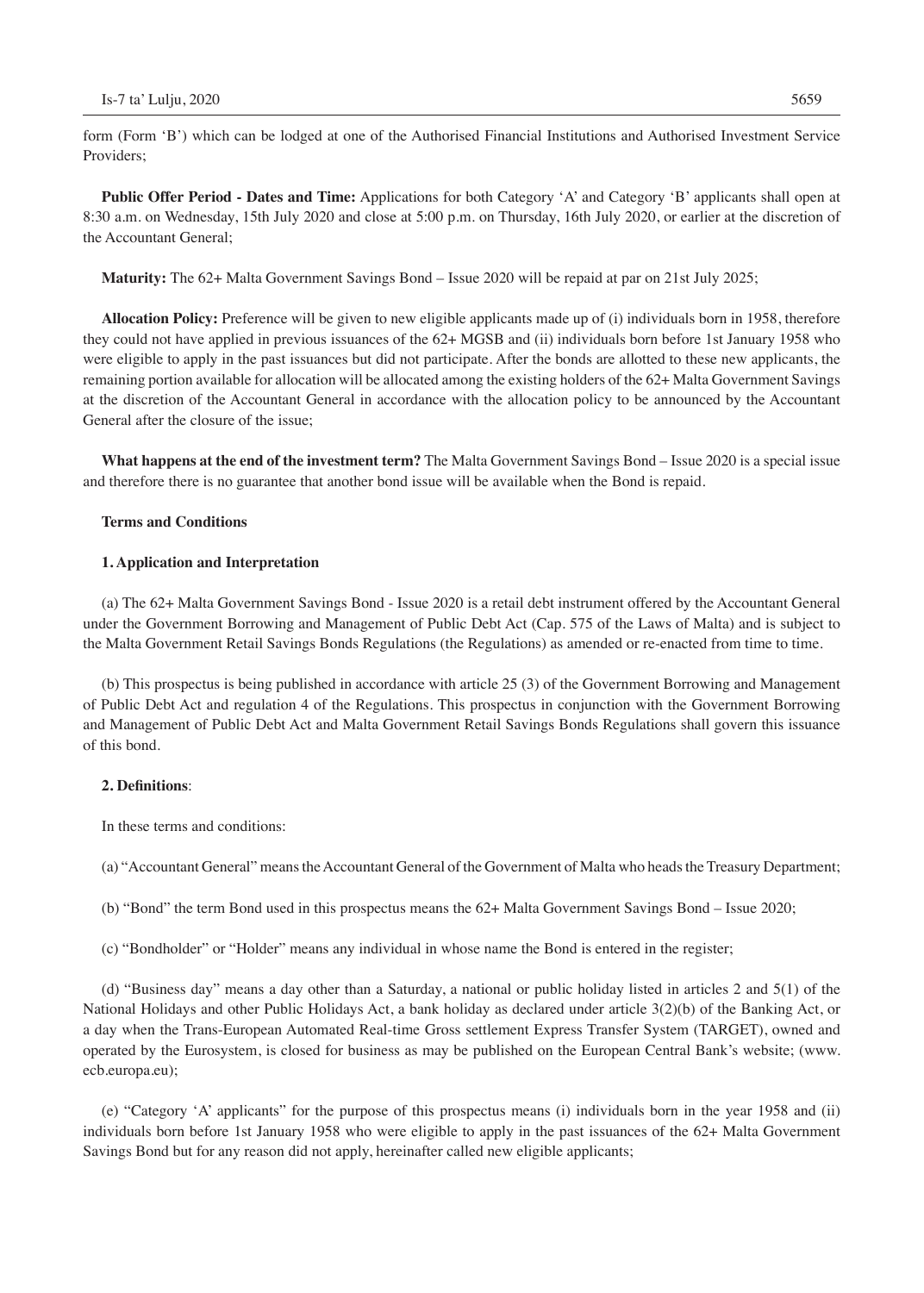(f) "Category 'B' applicants" for the purpose of this prospectus means all individuals who participated in any of the previous issuances of the 62+ Malta Government Savings Bond held in the past years and whose name appeared on the register at the close of business of Friday 5th June 2020 (the Cut-Off Date), hereinafter called existing holders;

(g) "Claims" in respect of the 62+ Malta Government Savings Bond - Issue 2020 include both the principal repayment and the interest due if any on the said 62+ Malta Government Savings Bond – Issue 2020;

(h) "Eligible individual" means a natural person born in the year 1958 or before who is eligible to purchase and hold this Bond;

(i) "Individual" means a natural person;

(j) "Maturity date" is the date when the Bond falls due for repayment;

(k) "Registration Manager" means (i) the financial institution appointed by the Accountant General in terms of Article 24(2) the Government Borrowing and Management of Public Debt Act (Cap. 575 of the Laws of Malta) to manage the sale of the 62+ Malta Government Savings Bond on behalf of the Treasury.

(l) "Regulations" the word regulations in this prospectus means the Malta Government Retail Savings Bonds Regulations.

#### **3. Issuance Amount**

The Accountant General is offering €60,000,000 of the 62+ Malta Government Savings Bond – Issue 2020 which may be increased by an additional maximum amount of  $\epsilon$ 35,000,000 in the event demand exceeds the amount on issue.

#### **4. Investment Terms**

The 62+ Malta Government Savings Bond – Issue 2020 earns interest at a fixed rate of **3%** per annum for the whole fiveyear term of the Bond. The term of the Bond starts on the date of issuance which is **21st July 2020** up to the last day which immediately precedes the date of the maturity of the Bond set for the **21st July 2025**.

#### **5. Who may Purchase the Bond?**

(1) There are two categories of applicants who can participate in this issue:

(a) Category 'A': - New eligible applicants made up of (i) individuals born in the year 1958 and (ii) individuals born before 1st January 1958 who were eligible to apply in the past issuances of the 62+ Malta Government Savings Bond but did not apply. These applicants must also satisfy the conditions for eligibility listed in paragraph 5 (2) below;

(b) Category 'B': – Applicants who participated in any of the previous issuances of the 62+ Malta Government Savings Bond and whose name appeared on the register at the close of business of Friday 5th June 2020, (the cut-off date). These applicants, if applicable, are also subject to satisfying the conditions of eligibility in paragraph  $5(2)$  (c), (d) (e) and (f).

- (2) Other conditions for eligibility:
- (a) The Bond cannot be held jointly with another individual.
- (b) Except for para  $5(2)(c)$ , the Bond is to be held in the applicant's own name.

(c) Curators appointed by court can purchase and hold the Bond on behalf of eligible individuals who lack capacity including individuals interdicted by court.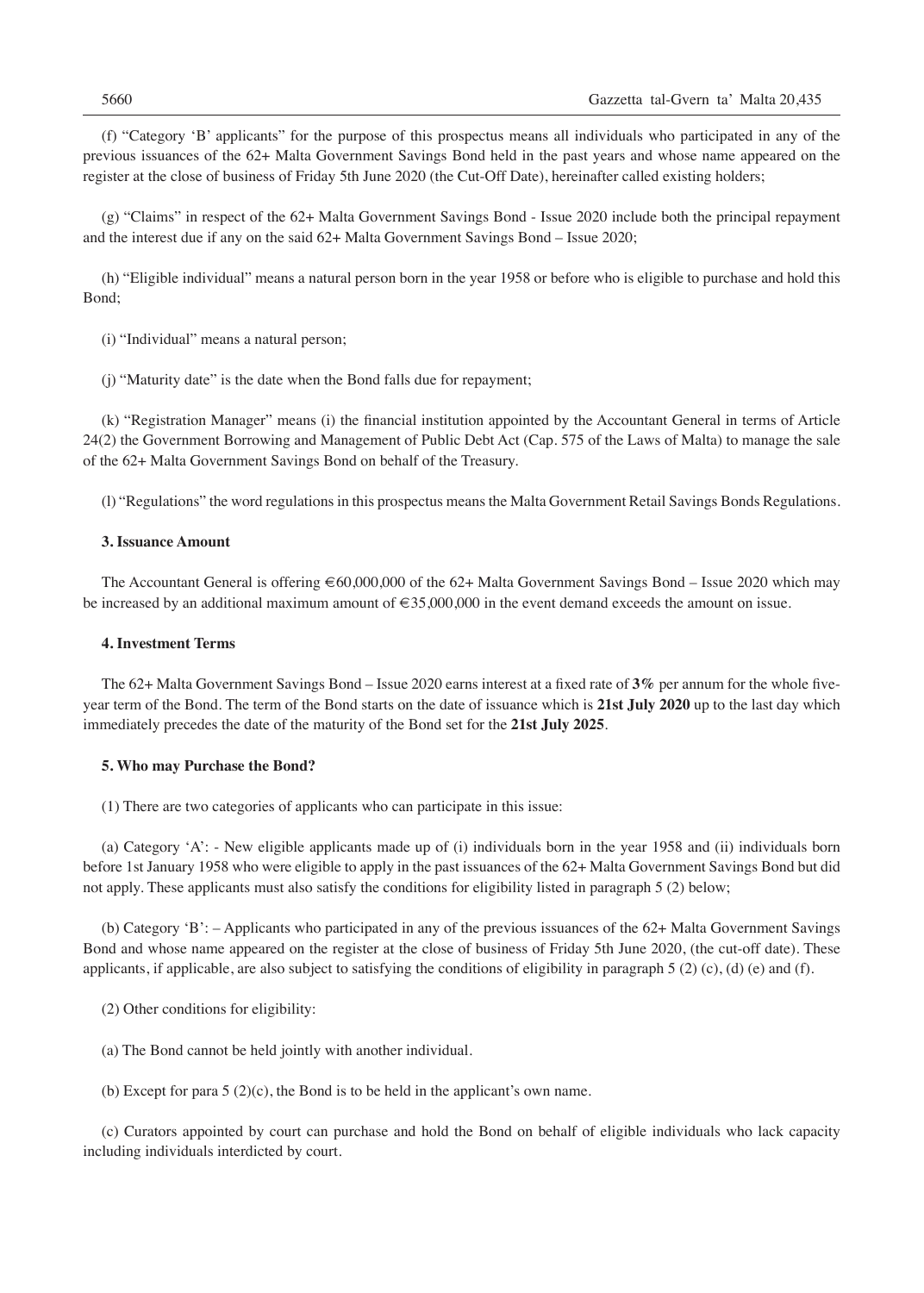(d) An individual or a legal person may purchase the Bond in the name of another eligible individual where acting under a valid Power of Attorney.

(e) In the case of a Bond purchased as per (c) and (d) above, the Bond shall be deemed to be held by the eligible individual on whose behalf it was purchased.

(f) Only EU citizens residing in an EU country and UK nationals residing in the United Kingdom or in an EU country are eligible to purchase this Bond.

#### **6. General Limitations**

The following individuals are not eligible to invest in the Bond:

(i) In respect of Category 'A' applicants, where the applications have been submitted under the nominee or clients account system. Category 'B' applicants have already satisfied this condition; and

(ii) Individuals born in the year 1958 or before who lack capacity including individuals interdicted by Court unless the application is made in accordance with paragraph 5 (2) (c).

#### **7. Non- Transferability**

The Bond or any interest thereon may not be transferred or assigned to any other individual or legal person or pledged, in whole or in part. There is no secondary trading market for the Bond.

#### **8. Appointment of Registration Manager**

The Malta Stock Exchange p.l.c having its registered office at Garrison Chapel Castille Place Valletta (C.42525) has been appointed as the Registration Manager to manage the sale of the 62+ MGSB on behalf of the Treasury.

#### **9. Date of Issuance, applications and holding limits**

(a) Applications open at 8.30 a.m. on Wednesday, 15th July 2020 and close at 5.00 p.m. on Thursday, 16th July 2020 or earlier at the discretion of the Accountant General.

(b) (i) The application form (Form 'A') for Category 'A' applicants (new applicants) may be downloaded from Treasury's website (www.treasury.gov.mt) or obtained from and lodged at one of the authorised financial institutions and authorised investment service providers.

(ii) The application form (Form 'B') for Category 'B' applicants (existing holders of any of the 62+ Malta Government Savings Bonds) shall be sent by post and can be lodged at one of the authorised Financial Institutions and authorised Investment Service Providers.

(c) All applications will be irrevocable after closing time.

(d) The minimum amount of the Bond that may be purchased is €500 and each eligible individual can invest up to a maximum of  $\text{\large\ensuremath{\in}} 10,000$ .

(e) Applications are to be made in multiplies of  $\epsilon$  100 on the prescribed application form.

(f) The Accountant General acting through the Registration Manager has the right to reject the applications if (i) the applicant has failed to comply in a material manner with the terms and conditions contained in this prospectus or (ii) on any grounds whatsoever.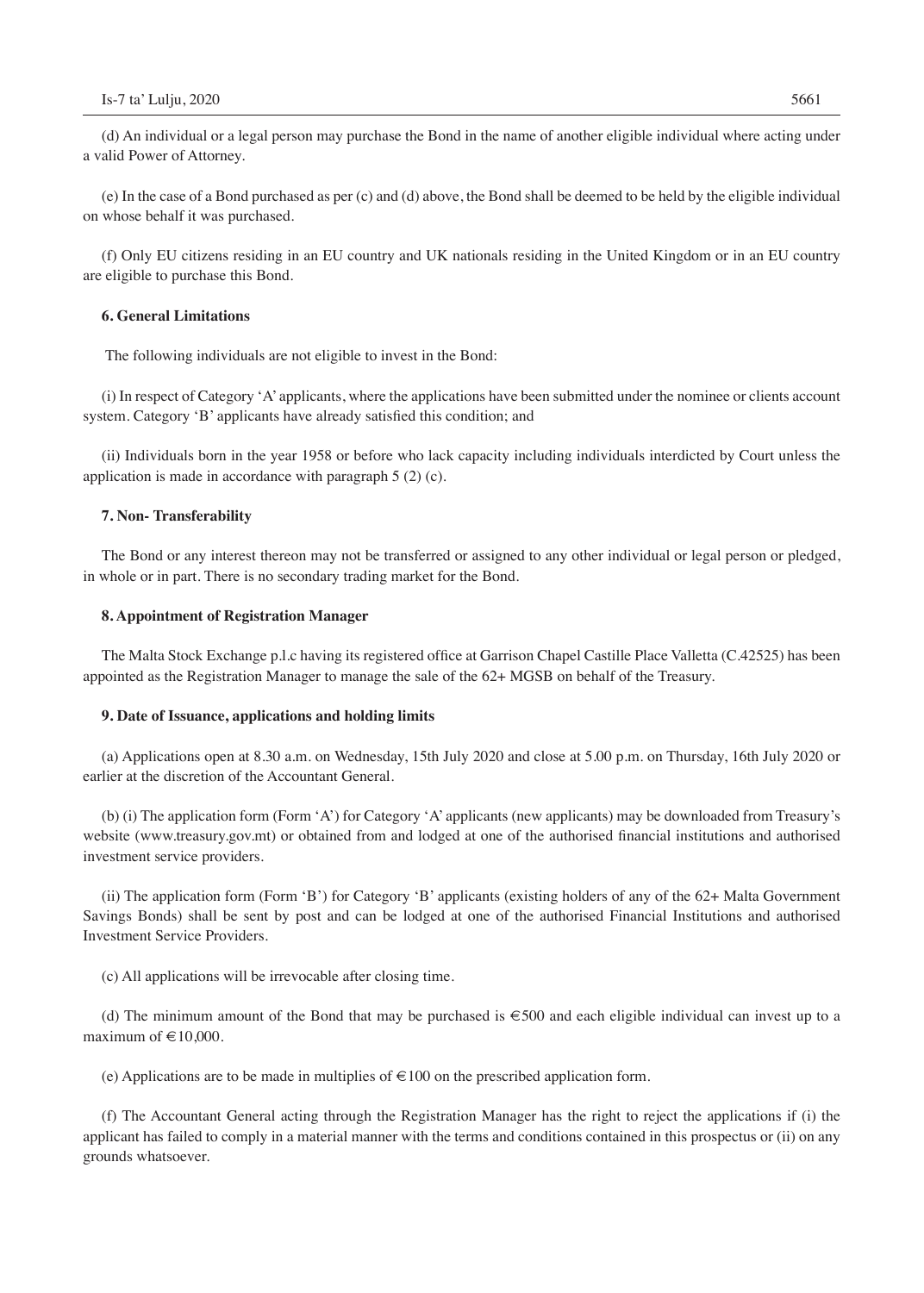#### **10. Evidence of identity**

In respect of Category 'A' applicants, the Accountant General acting through the Registration Manager reserves the right to conduct the necessary verification to confirm the identity, age and address of the applicant. In accepting the terms and conditions the eligible applicant confirm that s/he is aware that her/his identity, age and address can be checked.

#### **11. Over-allotment option**

In the event that the original sum on issue of  $\epsilon$ 60,000,000 is oversubscribed, the Accountant General reserves the right to exercise the over-allotment option and allocate an additional amount up to a maximum of €35,000,000 for a total aggregate amount not exceeding €95,000,000.

#### **12. Allotment Policy**

(a) The Accountant General will be giving preference to new eligible applicants (Category 'A') such that their application will be satisfied in full provided that the amount on issue or the aggregate amount that can be issued is not exceeded.

(b) In the case that notwithstanding the exercise of the over-allotment option there still remains applications from Category 'A' applicants (new eligible applicants) which are unsatisfied, then the Accountant General will scale down applications in accordance with an allocation policy to be determined by the Accountant General at his sole discretion. In such event there shall not be any amounts left to be allocated to Category 'B' applicants.

(c) In the event that where Category 'A' applicants are satisfied in full there remains amounts to be allocated, such unutilized amount shall be allotted among Category 'B' applicants in accordance with an allocation policy to be determined by the Accountant General at his sole discretion.

(d) Refund of amounts in respect of applications which are not wholly allotted will be effected before the issue of the relevant Registration Advice. No interest is due on any unallocated amounts until such amounts are refunded.

#### **13. Interest payments and interest payment dates**

(a) The interest is paid semi-annually in arrears on the 21st January and 21st July in every year during the tenor of the Bond at the rate of 1.5% calculated on the Face Value (nominal) of the Bond.

(b) The first semi-annual interest payment at the rate of 1.5% covering the period from 21st July 2020 (issue date) up to 20th January 2021 (both dates inclusive) shall be paid on 21st January 2021.

(c) If an interest payment date falls on a non-business day, payment will be made on the succeeding business day without payment of additional interest.

#### **14. Method of payments**

(a) All payments in respect of this Bond must be made in Euro and to Euro denominated bank accounts for which the Accountant General has been supplied with a valid International Bank Account Number (IBAN).

- (b) The settlement of all types of payments linked to this Bond, including:
- (i) semi-annual interest payments;
- (ii) refunds of unallocated monies;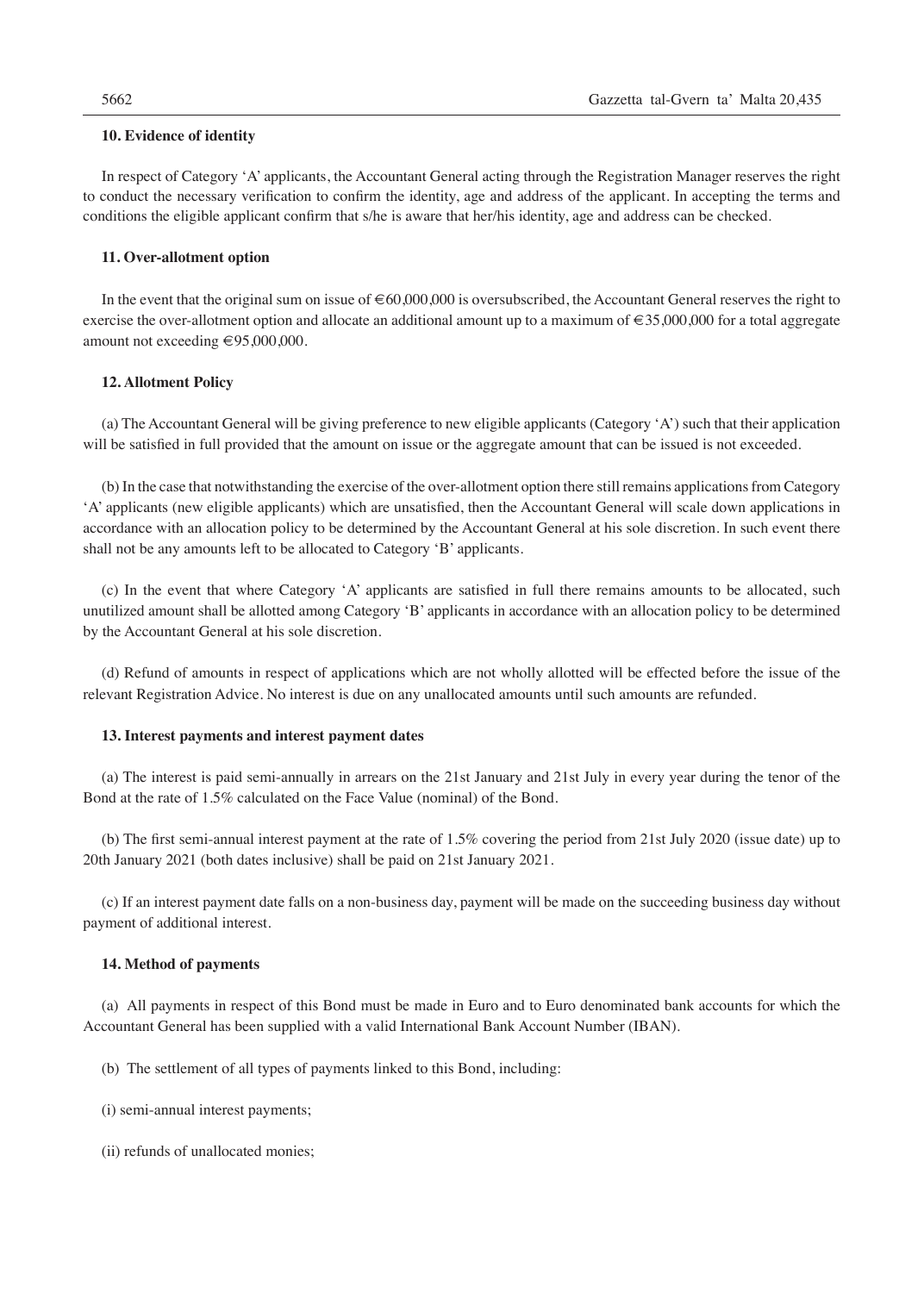(iii) early repayment of principal; and

(iv) redemption of the Bond on its maturity date,

shall be made by credit transfer through the Single Euro Payments Area (SEPA) scheme in the IBAN indicated in the respective application form or the latest bank account number (IBAN) held in the register.

(c) The Treasury does not charge for sending payments, however the beneficiary's bank could charge a fee to receive the funds when these exceed certain amounts. The Accountant General shall not be responsible for any bank charges arising in connection with any payment in respect of this Bond.

#### **15. Tax**

The interest earned from the 62+ Malta Government Savings Bond - Issue 2020 is taxed in accordance with the investment income provisions of the Income Tax Act (Cap. 123 of the Laws of Malta). As stated in the information summary, resident individual holders can opt to receive the interest payment gross and declare the investment income earned in their income tax returns or net of tax (withholding tax).

Every year, the Accountant General will render (i) an account to the Maltese Commissioner for Revenue of all amounts of interest paid and tax deducted as well as the identity of the recipient and (ii) will inform the Maltese Commissioner for Revenue of all interest paid gross and of the identity of all such recipients.

 Any tax election made by the resident Bondholder at the time of subscription may be subsequently changed by giving notice in writing to the Registrar. Such election or revocation will be effective within the time limit set out in the Income Tax Act.

#### **16. Early redemptions and cancellation**

(a) Bondholders may withdraw the whole amount invested in the 62+ Malta Government Savings Bond - Issue 2020 before the maturity date of the Bond subject to the payment of a penalty for early redemption in terms of paragraph 17. No application for a partial withdrawal from individual's holding will be entertained during the life of the Bond.

(b) Applications for early redemptions shall be made on the prescribed form which can be downloaded from the Treasury's website and sent to the Treasury Department. The Accountant General will normally initiate the electronic transfer of funds within 30 days. Typically, the early redemptions are payable on the 5th day of the month.

(c) Bondholders' requests for early redemptions are irrevocable and cannot be withdrawn after they are submitted to and received by the Accountant General.

(d) The Bonds which are redeemed before the maturity date of the Bond as specified in this paragraph will be cancelled.

#### **17. Calculation of accrued interest on early redemption**

Where the holder withdraws the principal before the first interest payment date, the holder shall be entitled to interest from the issue date of the Bond up to the last day which immediately precedes the repayment date.

Where a holder withdraws the principal before the maturity date but after the first interest payment date, the holder shall be entitled to interest from the last interest payment date up to the last day which immediately precedes the early repayment date.

In the case of inheritance occurring during the term of the Bond, upon the notification of the death of a Bondholder, the account is put on hold. The principal together with (i) withheld interest payments and (ii) accrued interest from the last interest payment date up to the last day which immediately precedes the repayment date of the Bond will be paid to the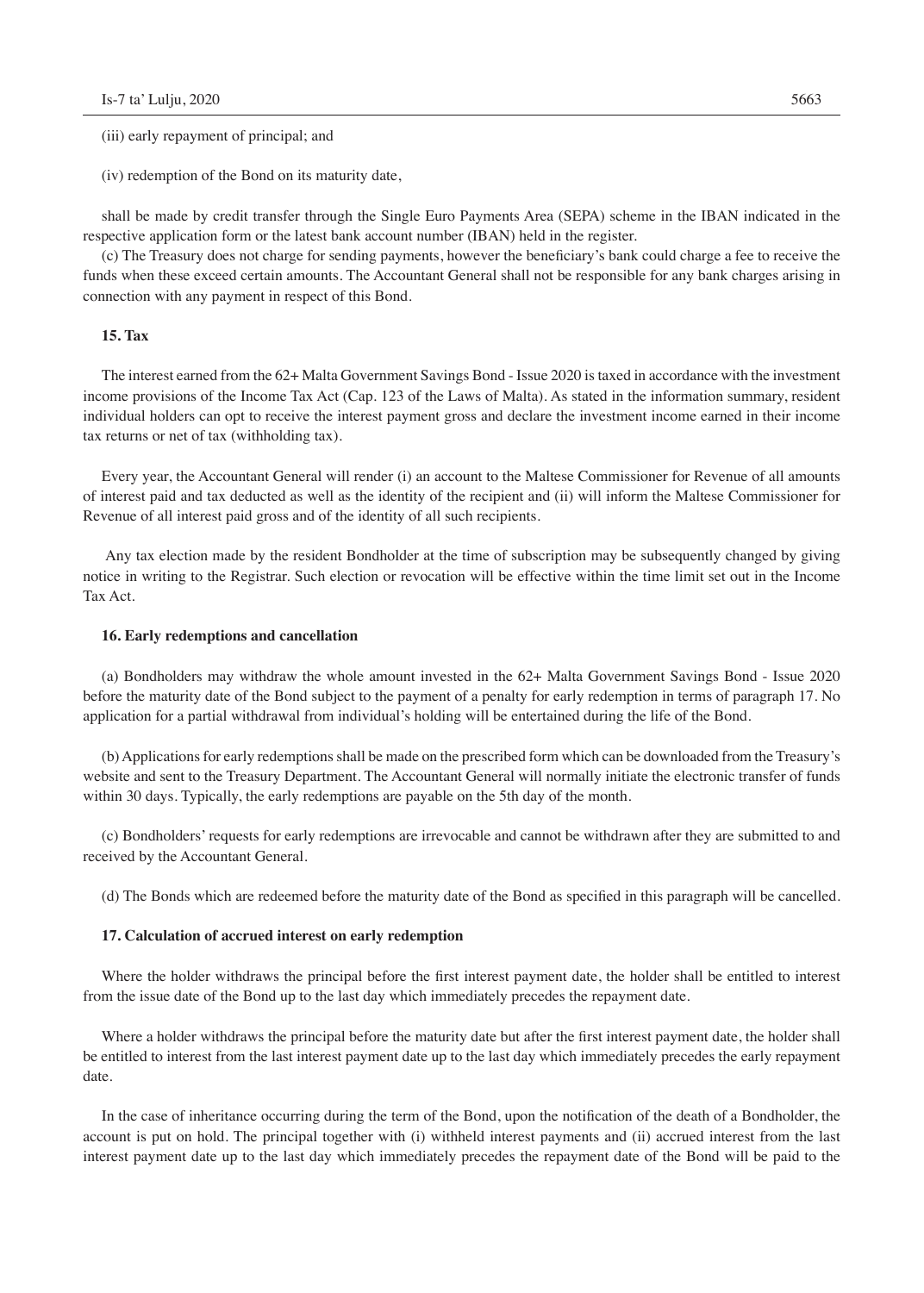beneficiaries of the deceased Bondholder through the transmission Causa Mortis procedure. The Bond held by the deceased is not transferable onto the beneficiaries of the deceased Bondholder.

On payment of principal to the beneficiaries of the deceased bondholder through the transmission causa mortis procedure, the bond will be cancelled.

#### **18. Penalty for early redemption**

(a) Except where paragraph (c) below applies, a penalty equivalent to three (3) months gross interest on the principal withdrawn, at the interest rate the Bond is earning, i.e. 3% per annum, will be deducted from the repayment. The formula for calculation and application of the penalty is as follows:

Penalty Amount =  $P \times R \times 3$ 12

Where: P is the principal amount withdrawn; and

R the annual interest rate of 3% the Bond is earning.

By way of example, a Bondholder who invested the maximum permissible amount of  $\epsilon$ 10,000 who opts for early redemption of the Bond will incur a penalty of  $\in 75.00$ .

(b) If there is insufficient interest due in the current interest period to meet the early redemption charge, an adjustment to the principal being repaid will be made to meet the penalty. If a Bondholder cashes in the Bond within the first three months of its commencement, the Bondholder will get back less than originally invested.

(c) No penalty will be charged where the Bond is repaid before maturity to the beneficiaries of the deceased Bondholder through the causa mortis procedure.

#### **19. Redemption of the 62+ Malta Government Savings Bond - Issue 2020**

The 62+ Malta Government Savings Bond Issue - 2020 shall be redeemed at par on 21st July 2025.

#### **20. Cut-off date for amendments in the register**

The register shall be closed for a period of ten (10) days immediately preceding each date upon which the semi-annual interest on the bond falls due and no amendments such as, change of (i) address, (ii) tax option and (iii) bank accounts details, shall be made during that period.

#### **21. Security**

The principal and the interest payments thereon of the 62+ Malta Government Savings Bond – Issue 2020 will be a charge on the consolidated fund and other public funds of the Government of Malta.

#### **22. Registration advice and other statements**

On registration, the 62+ Malta Government Savings Bond - Issue 2020 Bondholders will receive a registration advice from the Malta Stock Exchange (MSE) through normal post or through the MSE's internal electronic system managed by the MSE.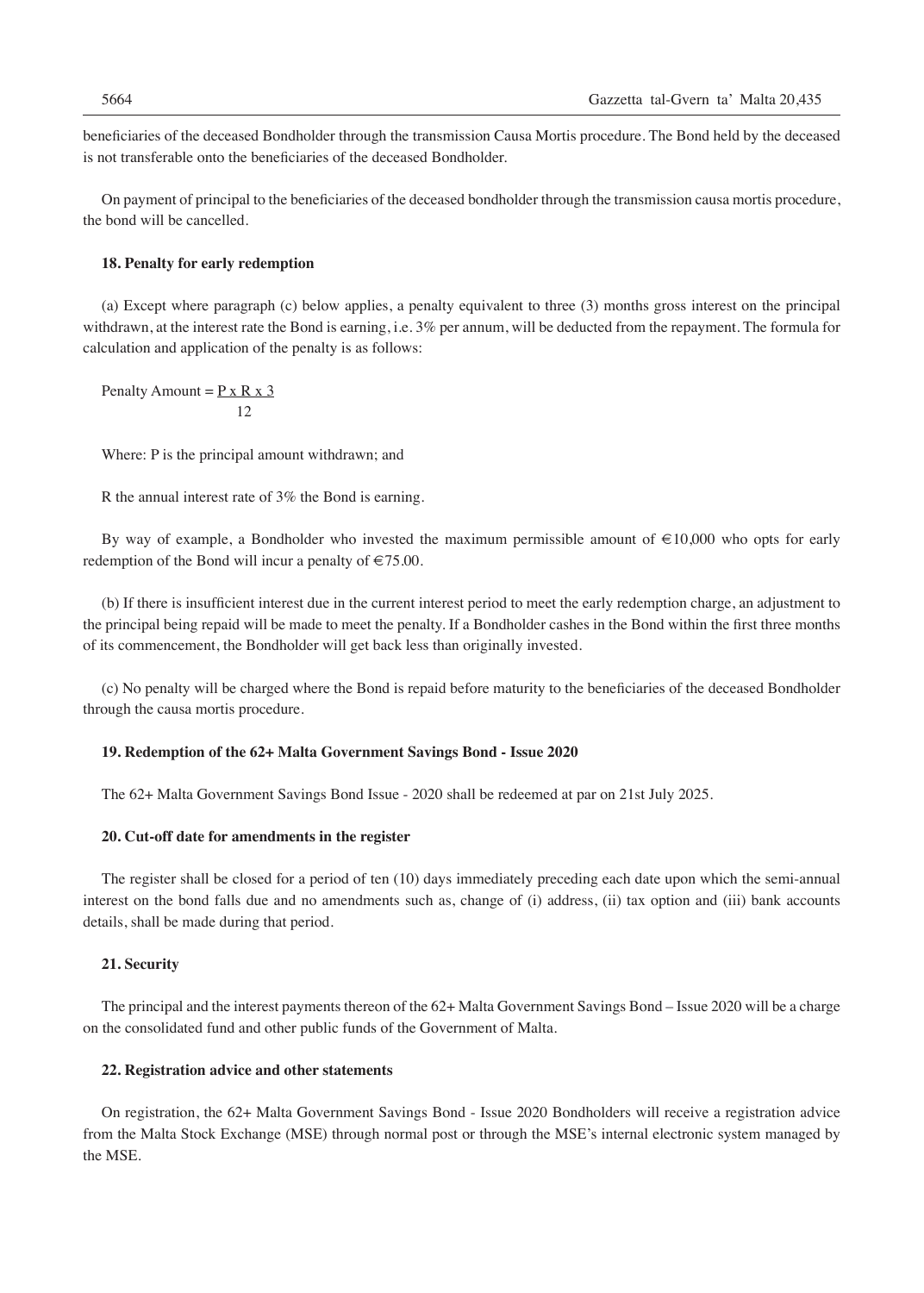As soon as the holders receive the registration advice from the MSE they should examine it carefully and report any errors or omissions to the Accountant General as soon as possible. It is the responsibility of the Bondholder to ensure that the registration advice and other correspondence received in connection with 62+ Malta Government Savings Bond – Issue 2020 are kept safely.

#### **23. Prescription**

Claims in respect of 62+ Malta Government Savings Bond – Issue 2020 issued under this prospectus will become prescribed unless presented for payment within six years from the maturity date of the Bond.

#### **24. Data protection clauses**

The Accountant General guarantees that any personal data the holder may provide in the Application form will be processed in accordance with the requirements of the Data Protection Act (Cap. 586 of the Laws of Malta) and the EU legislation on Data Protection - GDPR (Regulation (EU) 2016/679) in force at the time of data processing.

Personal data collected in the application form will be retained by the Accountant General for six years after the maturity date of the 62+ Malta Government Savings Bond – Issue 2020. However, data required to satisfy judicial or administrative authorities will be held for the period stipulated in the respective Acts and other relevant legislation.

Moreover, the personal data of a holder as submitted in the application form will be passed on to the Registration Manager appointed by the Accountant General to manage the sale of the 62+MGSB on his behalf as well as to the Registrar authorised to maintain the register on his behalf. The personal data will be subject to the Registration Manager's and the Registrar's data protection policy.

#### **25. Governing Law**

The relevant legislation under which this Bond is being issued are (a) The Budget Measures Implementation Act (Cap. 608 of the Laws of Malta); (b) The Government Borrowing and Management of Public Debt Act (Cap. 575 of the Laws of Malta); and (c) the Malta Government Retail Savings Bonds Regulations.

#### **26. Jurisdiction**

Exclusive place of jurisdiction for any legal proceedings arising under the 62+ Malta Government Savings Bond – Issue 2020 is **Malta**.

#### **27. Contact Details**

Investors can obtain further information on the 62+ Malta Government Savings Bond – Issue 2020 and on other Government Securities by contacting the Treasury Department through one of the below listed contact details:

Address: Treasury Department, Development House, Level 2-3, Triq Sant'Anna, Floriana.

Telephone: 25967125 E-mail: treasury.malta@gov.mt Website: www.treasury.gov.mt

7th July, 2020